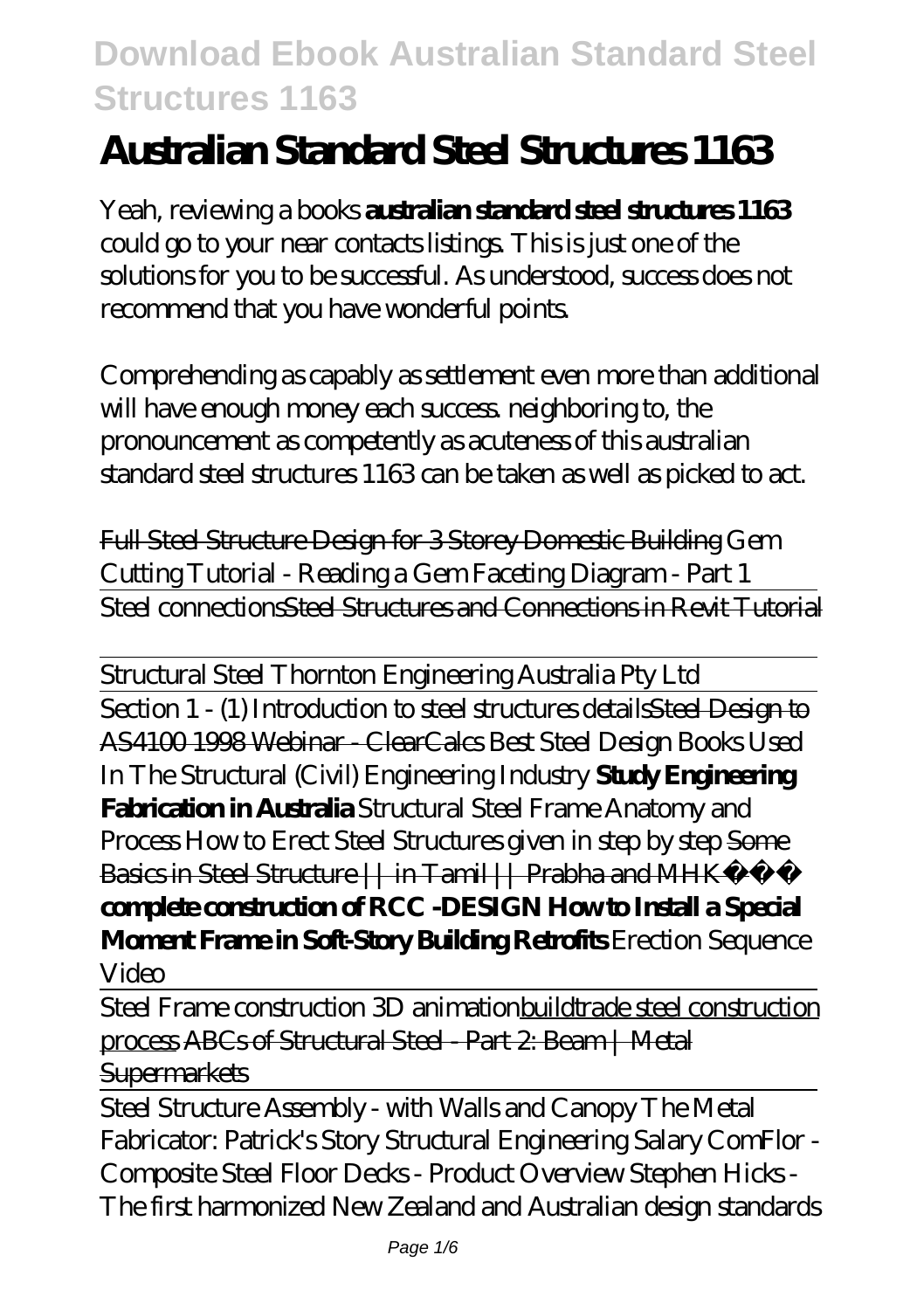*for steel* How to Read Steel Table || Design of Steel Structure L-13 || dAd Sir Design of columns- Steel structures based on limit state design method in hindi Design Of Steel Structures | Introduction | Lecture01 Introduction to Steel Structures | Part 1 | GATE Free Lectures | Civil Engineering

Design of steel structure ! Part 1 ! Structural steel section ! Angle/Channel section! steel lecture**Design of steel structure ! Part 2 ! Rivetted joint ! Codal provision ! Pitch ! Gauge ! Tack rivets Introduction \u0026 Type of steel sections in Steel Structure || Design of Steel Structure L 01|| dAd Sir Australian Standard Steel Structures 1163** 

This Standard was prepared by the Standards Australia Committee on Structural Steel to supersede AS 1163—1981. This edition incorporates the following changes: (a) The deletion of C200 and all H (hot-formed) grades. The inclusion of a new cold-formed grade C450 and grades with guaranteed impact performance at  $0^\circ$  C, namely C250L0, C350L0 and C450L0.

### **AS 1163-1991 Structural steel hollow sections**

Australian Standard Steel Structures 1163 This Standard was prepared by the Standards Australia Committee on Structural Steel to supersede AS 1163—1981. This edition incorporates the following changes: (a) The deletion of C200 and all H (hot-formed) grades.

### **Australian Standard Steel Structures 1163**

Australian Standard Steel Structures 1163 This Standard was prepared by the Standards Australia Committee on Structural Steel to supersede AS 1163—1981. This edition incorporates the following changes: (a) The deletion of C200 and all H (hot-formed) grades. The inclusion of a new cold-formed grade C450 and grades with guaranteed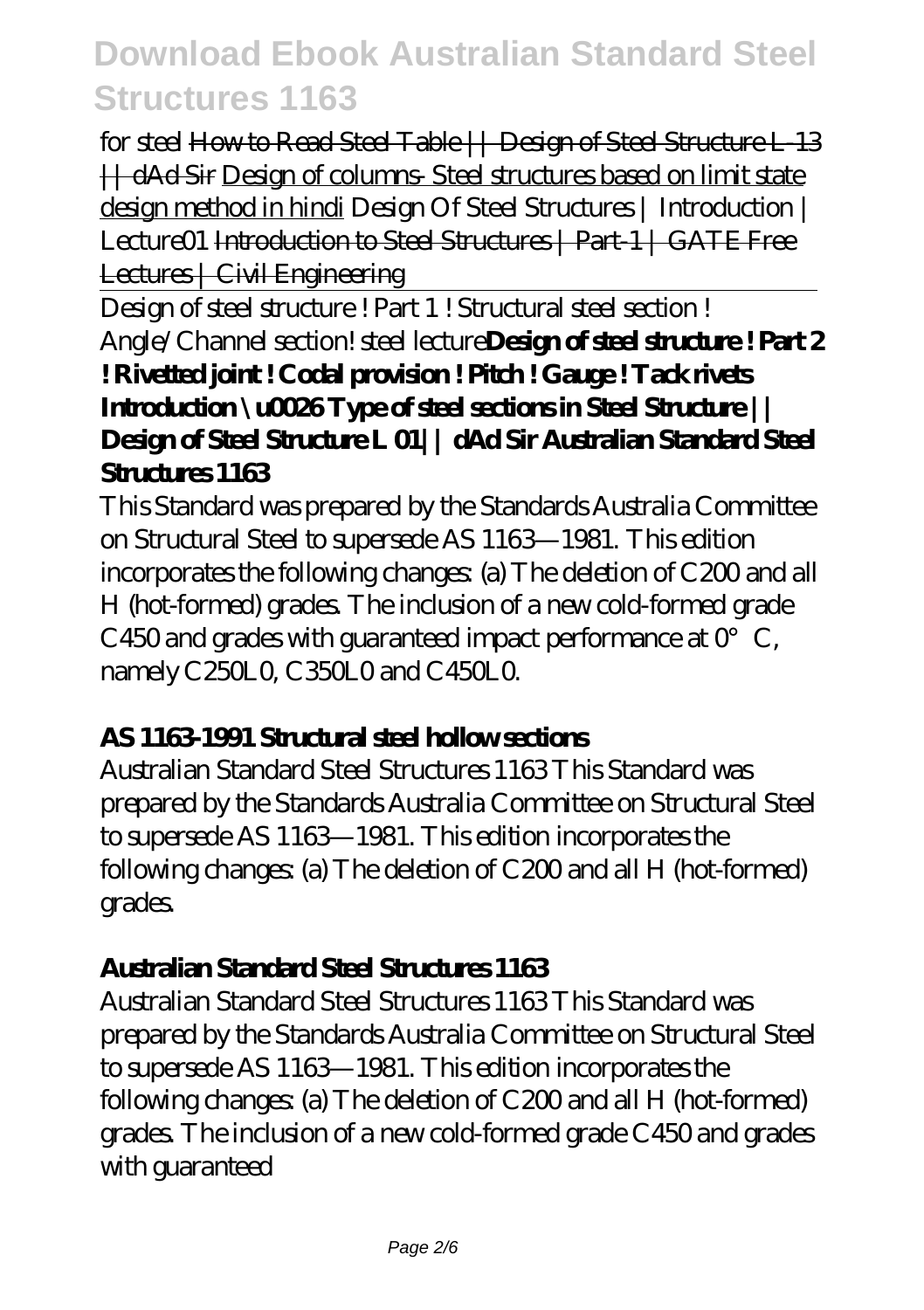### **Australian Standard Steel Structures 1163**

All grades specified in this Standard are suitable for—(a) welding, in accordance with AS/NZS 1554, Parts 1, 2, 5 and 7; and(b) fastening, as specified in AS 3990, AS 4100, AS/NZS 4600, AS 5100.6 and NZS 3404.The Standard does not cover—(i) submerged arc-welded;(ii) helically welded; or(iii) U'ed and O'ed steel hollow sections.Requirements for product conformity to this Standard are ...

## **AS/NZS 1163:2016 | Cold-formed Steel Hollow Sections | SAI ...**

Australian Standard Steel Structures 1163 2017 orrcon steel national catalogue v7. as1163 1991 as 11631991 australian standard structural. as nzs 1163 2016 cold formed structural steel hollow sections. international specifications compared leaders

### **Australian Standard Steel Structures 1163**

Australian Standard AS/NZS 1163 Structural Steel Hollow Sections is the current applicable standard used by the Australian Construction Industry for all steel hollow sections used in any building construction in Australia and New Zealand. The standard embraces some unique testing requirements. These include but are not limited to: a.

## **Structural Tubular Steel**

Standards Australia is committed to maintaining a contemporary and relevant catalogue of Australian Standards® which add to the net benefit of the Australian community. The Aged Standards Review is one of the ways in which Standards Australia gives effect to that commitment.

### **Steel Structures - Standards Australia**

These Standards rely in turn, and have been calibrated against, guaranteed values for chemical composition, mechanical properties, tolerances on dimensions,  $\mathop{\rm{neth}}\limits_{Page}$  of manufacture and quality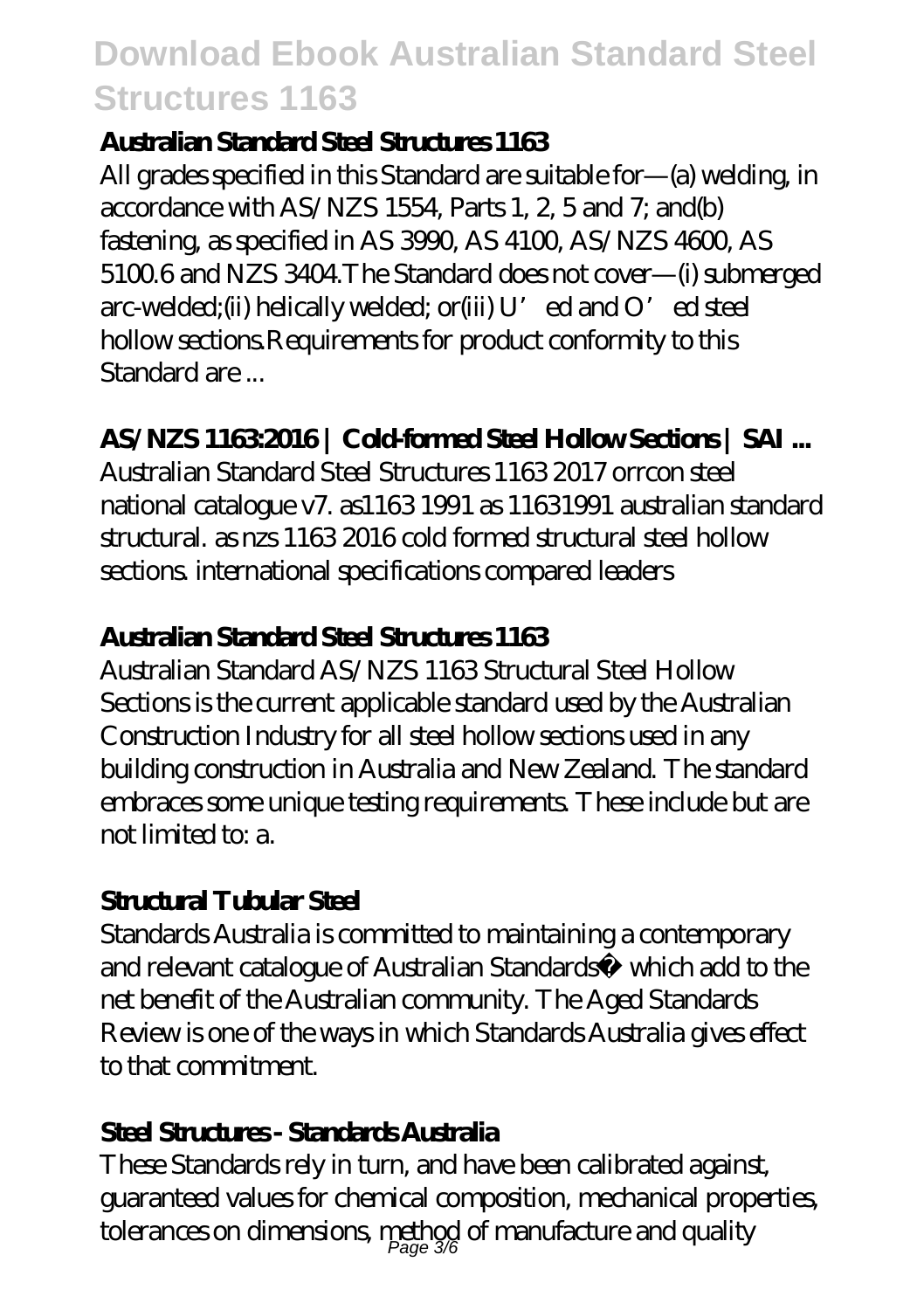control provisions for all material used in the steel structure. Material Standards such as AS/NZS 1163, AS/NZS 1397, AS/NZS 3678, AS/NZS 3679.1 and AS/NZS 3679.2 define these properties based on known Australian steels, testing statistics and work practices.

### **ASI - Standards and Design - Australian Steel Institute**

This Standard does not apply to the following structures and materials: (a) Steel elements less than 3 mm thick, with the exception of sections complying with AS 1163 and packers. (b) Steel members for which the value of the yield stress used in design (fy) exceeds 450 MPa.

## **AS 4100-1998 Steel structures - SAIGlobal**

Structural Steel must comply with one of the standards below: • AS/NZS 1163-2016 Cold-formed structural steel hollow sections • AS/NZS 3678-2016 Structural steel – Hot-rolled plates, floorplates and slabs • AS/NZS 3679.1-2016 Structural steel – Part 1: Hot-rolled bars and sections

## **2017 STRUCTURAL STEEL STANDARDS AND SPECIFICATIONS ...**

This Standard was prepared by the Standards Australia Committee on Structural Steel to supersede AS 1163—1981. This edition incorporates the following changes: (a) The deletion of C200 and all H (hot-formed) grades. The inclusion of a new cold-formed grade C450 and grades with guaranteed impact performance at  $0^{\circ}$  C, namely C250L0, C350L0 and C450L0.

## **Australian Standard - Live and Learn**

AS/NZS 1163:2016 This joint Australian/New Zealand standard was prepared by joint Technical Committee BD-023, Structural Steel. It was approved on behalf of the Council of Standards Australia on 13 January 2016 and by the Council of Standards New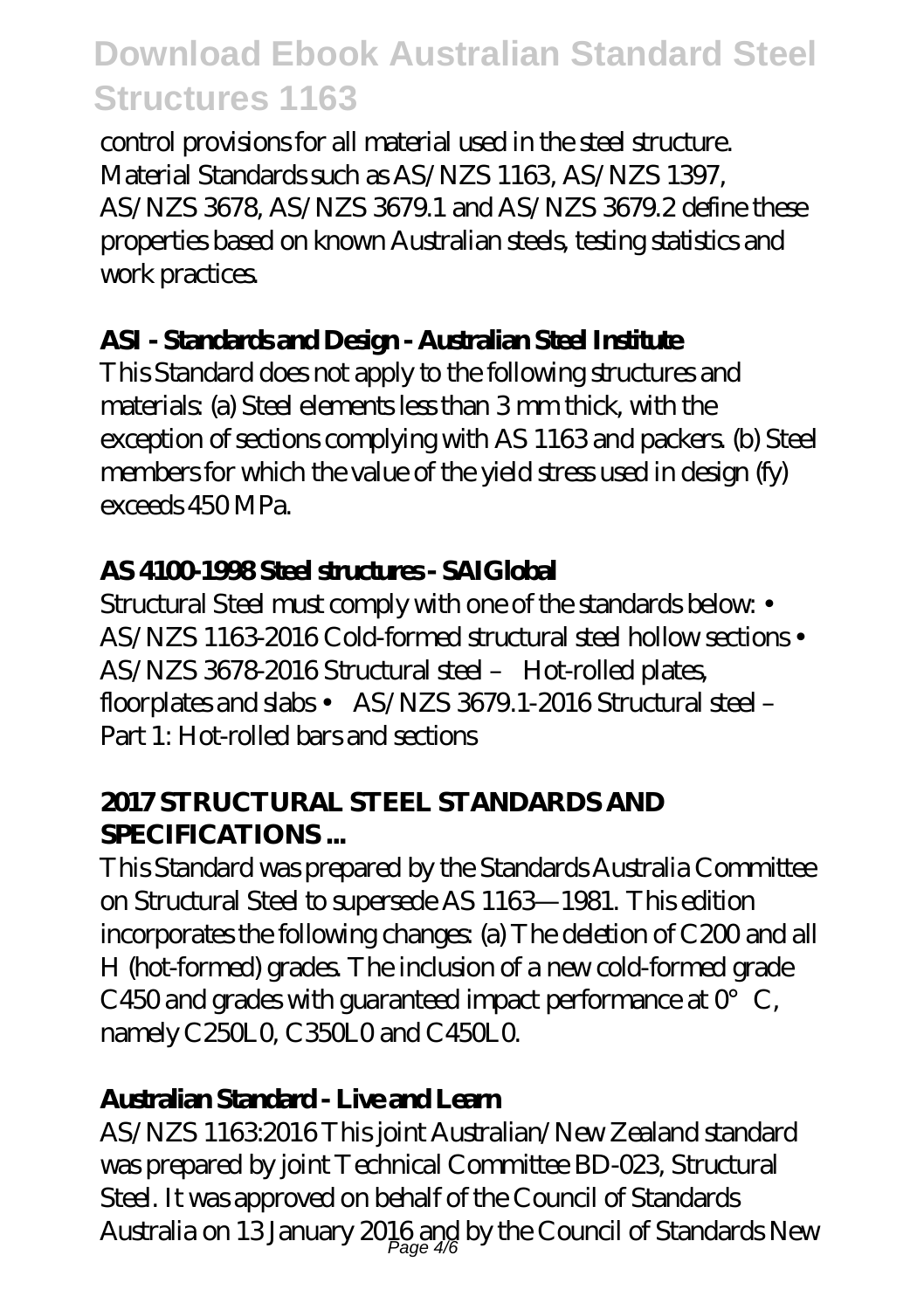Zealand on 21 January 2016. This standard was published on 5 April 2016.

#### **AS/NZS 1163:2016 Cold-formed structural steel hollow sections**

The objective of AS/NZS 4600 is to provide designers of coldformed steel structures with specifications for cold-formed steel structural members used for load-carrying purposes in buildings and other structures. AS/NZS 4600 references applicable steel as being to AS/NZS 1163, AS 1397, AS/NZS 1594, AS/NZS 1595 and AS/NZS 3678 as appropriate.

#### **ASI - Standards and design - Australian Steel Institute**

These are some relevant documents that can be found by searching the above Standards: AS/NZS 1100.101 Technical drawing: General principles ; AS/NZS 1100.101:1992 Welding symbols used in Australia ; AS/NZS 1102 Graphic symbols for electrotechnical documentation ; AS/NZS 1554.1:2014 Structural steel welding: Welding of steel structures

### **Australian Standards - Metals (Fabrication & Mechanical ...**

Our Circular Hollow Sections are manufactured to the Australian Standard for structural steel hollow section AS/NZS 1163 and cover steel grades C250L0 and C350L0. A variety of surface finishes are available across our range of structural tubulars. Not all finishes and grades are available in all sizes.

### **Circular Hollow Section | Orrcon Steel**

Charpy V-notch impact tests 7 Measured data compared to expected For low-carbon structural steel, normally expect Charpy Vnotch impact energy ~100 J at room temperature AS 3678 grade 400 specifies CVN avg 40 J at - 20 C Measured on as-received sample:  $\alpha$ vg  $8J(8104J)$  After baking 24hrs at  $200C$ :  $\alpha$ vg  $10J$ (10.0 1.0 J) This represents very severe embrittlement, very